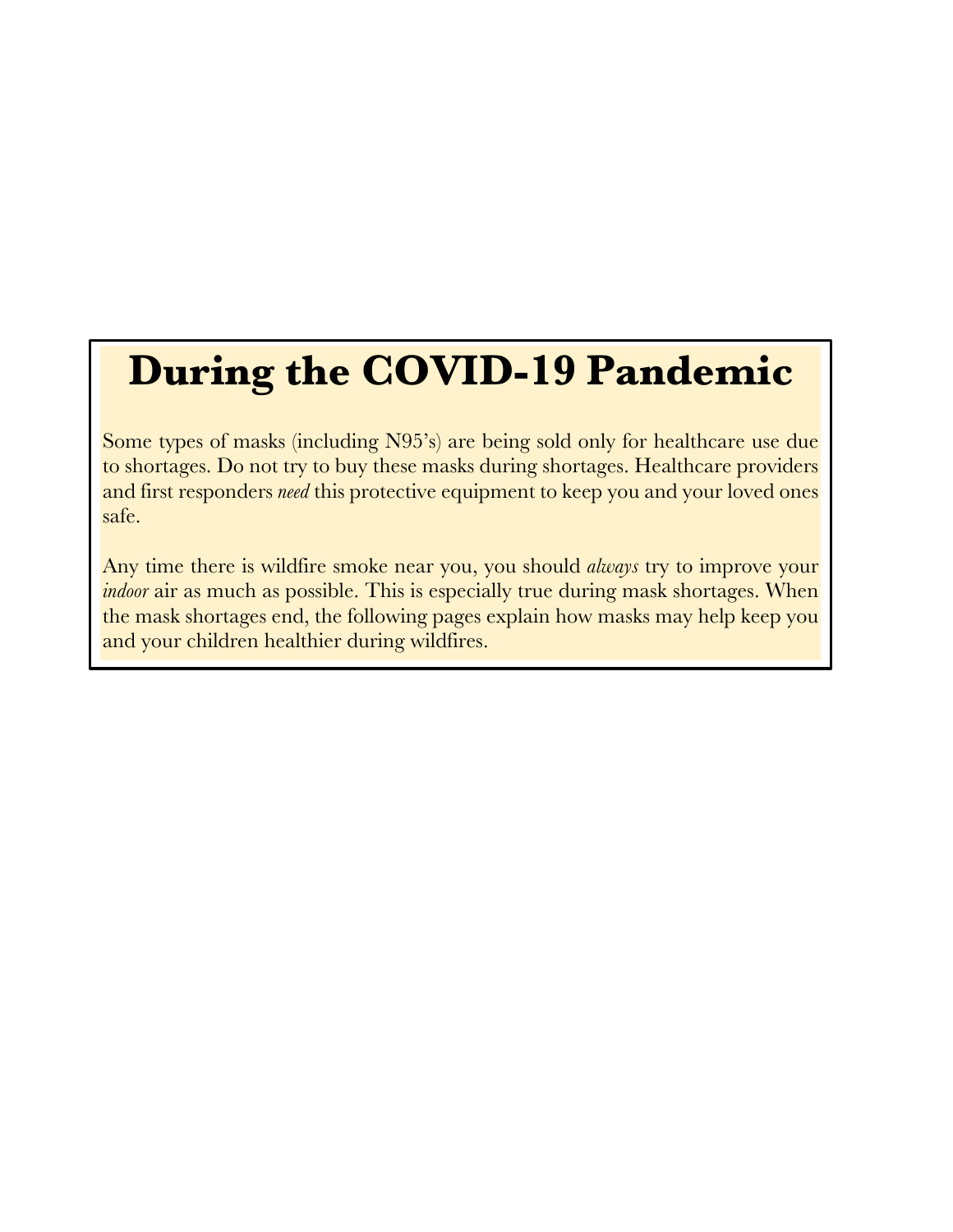## **Masksto Protect Children and Pregnant People from Wildfire Smoke:**



This information sheet was developed by the Western States PEHSU along with our partners.

*Local public health officials might have additional advice for where you live. Local conditions may be important, including weather and how long wildfire smoke events last. When there is smoke outside, the best place to be is an indoor space with good air quality. To learn about how to decrease smoke inside, see https://www.airnow.gov/sites/default/files/2020-06/reduce-your-smoke-exposure.pdf.*

## **General Information:**

#### **Will a mask help protect me and my children from wildfire smoke?**

Yes, some types of masks (face-coverings that go over your mouth and nose) can protect you and your children from breathing in wildfire smoke. Some masks are much better than others, and some masks may not protect you *at all* from smoke. Keep reading to find out which masks are the best for keeping out wildfire smoke.

Your child shouldn't participate in *extra* outdoor activities (like playing sports) whether or not they are wearing a mask. Remember that masks can help your child breathes *less* smoke, but they still breathe *some* smoke, especially if they are being active.

#### **What is the best type of mask?**

The best mask to keep out wildfire smoke is a type of mask that is made to keep out small particles in smoke when you breathe. These masks are called respirators.

#### **How can I find a good mask for my child?**

When looking for a mask for your child, you want to think about three things, each of these are described in more detail below for different kinds of masks:

- How well does the material filter?
- How easy is the material to breathe through?
- How tightly does the mask fit my child's face? The mask should fully cover the nose and mouth without gaps around the nose, cheeks, and chin.

#### **How do I know if my air quality is bad?**

You can go to airnow.gov on a computer or smartphone. That page can tell you about the air quality index value (AQI) for your zip code.

- *For more detailed local information, you can look at the map at fire.airnow.gov*
- *You should consider using a mask for sensitive people when the AQI is higher than 151 or if smoke is making them cough. Sensitive people include children and pregnant people.*

| Daily AQI<br>Color | Levels of Concern              | Values of<br>Index |
|--------------------|--------------------------------|--------------------|
| Green              | Good                           | 0 to 50            |
| Yellow             | Moderate                       | 51 to 100          |
| Orange             | <b>Unhealthy for Sensitive</b> | 101 to 150         |
|                    | <b>Groups</b>                  |                    |
| Red                | Unhealthy                      | 151 to 200         |
| <b>Purple</b>      | <b>Very Unhealthy</b>          | 201 to 300         |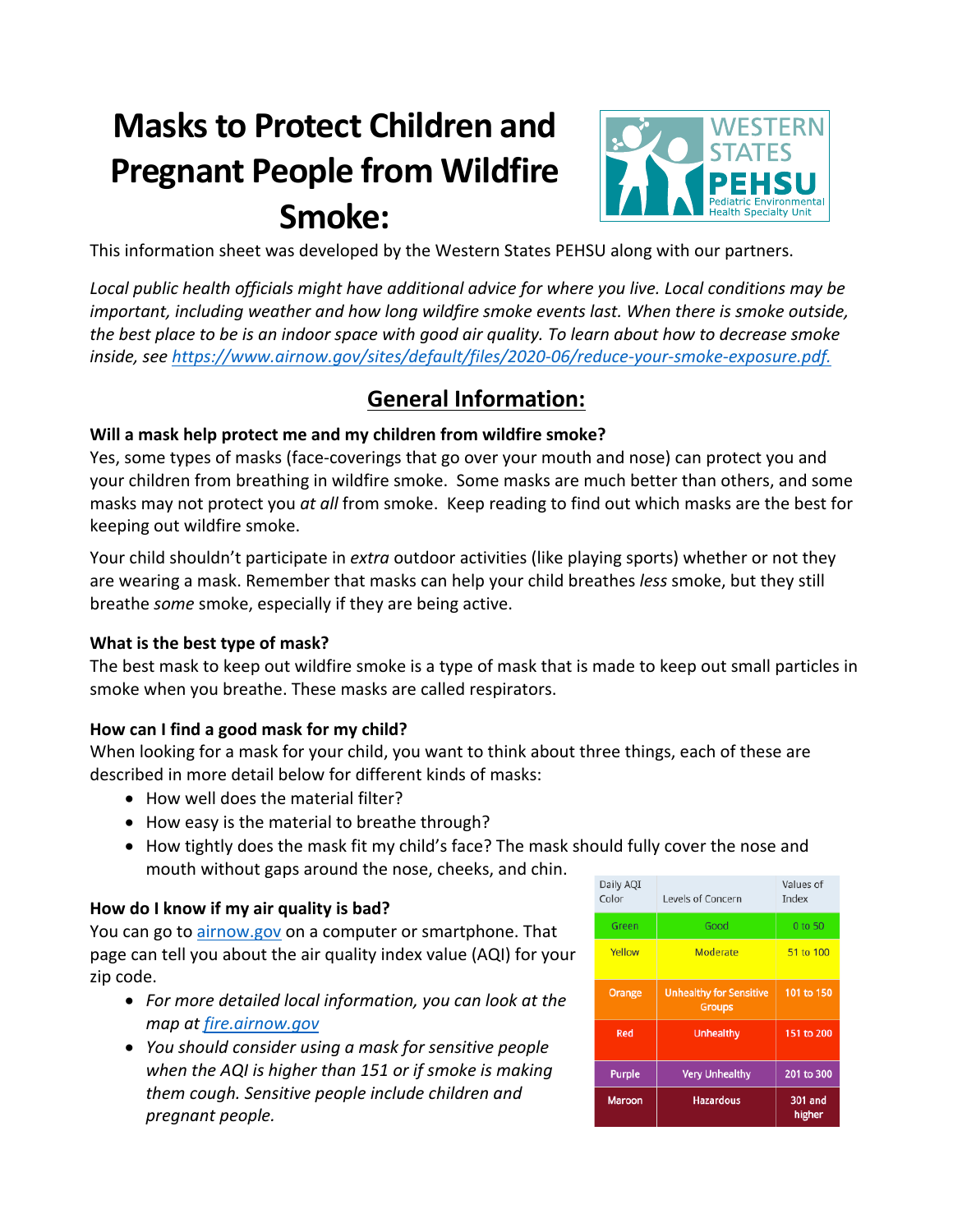## **Different Types of Masks:**

*NIOSH-approved* **masks** will decrease the most amount of smoke that your child breathes, especially if they seal (fit well) to the face. This type of mask is sometimes called a *respirator*.

- **Look for masks labeled as "NIOSH N95".** 
	- o NIOSH is the National Institute of Occupational Safety and Health, the government branch that protects workers.
	- o Masks that say 'NIOSH N95' have material that blocks nearly all smoke particles.



- For example, pretend there are 1000 smoke particles in the air near your child. If they aren't wearing a mask, they'll breathe in all 1000 particles. If they are wearing a NIOSH N95 with a good seal, they'll breathe only 100 particles. If there are gaps around the face, nose, or chin they'll breathe many more particles.
- **Check the seal** of the mask by cupping your hands around the edges on your child's face. First, have the child blow out hard, as if they are blowing birthday candles, and feel for air leaking around the mask. Then, have the child take a deep breath in. You should see the mask suck toward the face and should *not* feel air flow around the edges. Pregnant people should also follow this guidance.
	- o Some masks have valves. You may feel air come out of the valve, but no air should go in through the valve. N95s with or without a valve will protect you from wildfire smoke.
- Even if there are small gaps when your child wears an N95 mask , the N95 is still the best protection from smoke.
- N95 masks aren't made specifically for children in the US, but children aged 7 and older may be able to wear small adult sized masks
- Dirty, torn, wet, or crumpled N95 masks should be thrown away.



- *Medical (or surgical) face masks* usually have gaps between their edges and the face. Although this type of mask doesn't work as well as an N95, some models may help protect your child from smoke.
	- In the example above, if there are 1000 smoke particles in the air near your child and they are wearing a medical mask, they will breathe in 700-800 particles. The bigger the gaps between their face and the mask, the more they will breathe in.
- There are rules making sure that the material in medical masks is easy to breathe through. There are no rules about how many particles the material should filter.
	- o Because there are no rules about filtering, some masks may only reduce exposure a little.
- Medical masks come in adult and child sizes. Choose the type that best fits your child's face.

*Cloth face masks or coverings,* which help decrease the spread of infections (such as COVID-19), usually do not reduce exposure to wildfire smoke and air pollution.

• There are no rules for cloth masks about how well the material filters smoke particles or how easy they are to breathe through.